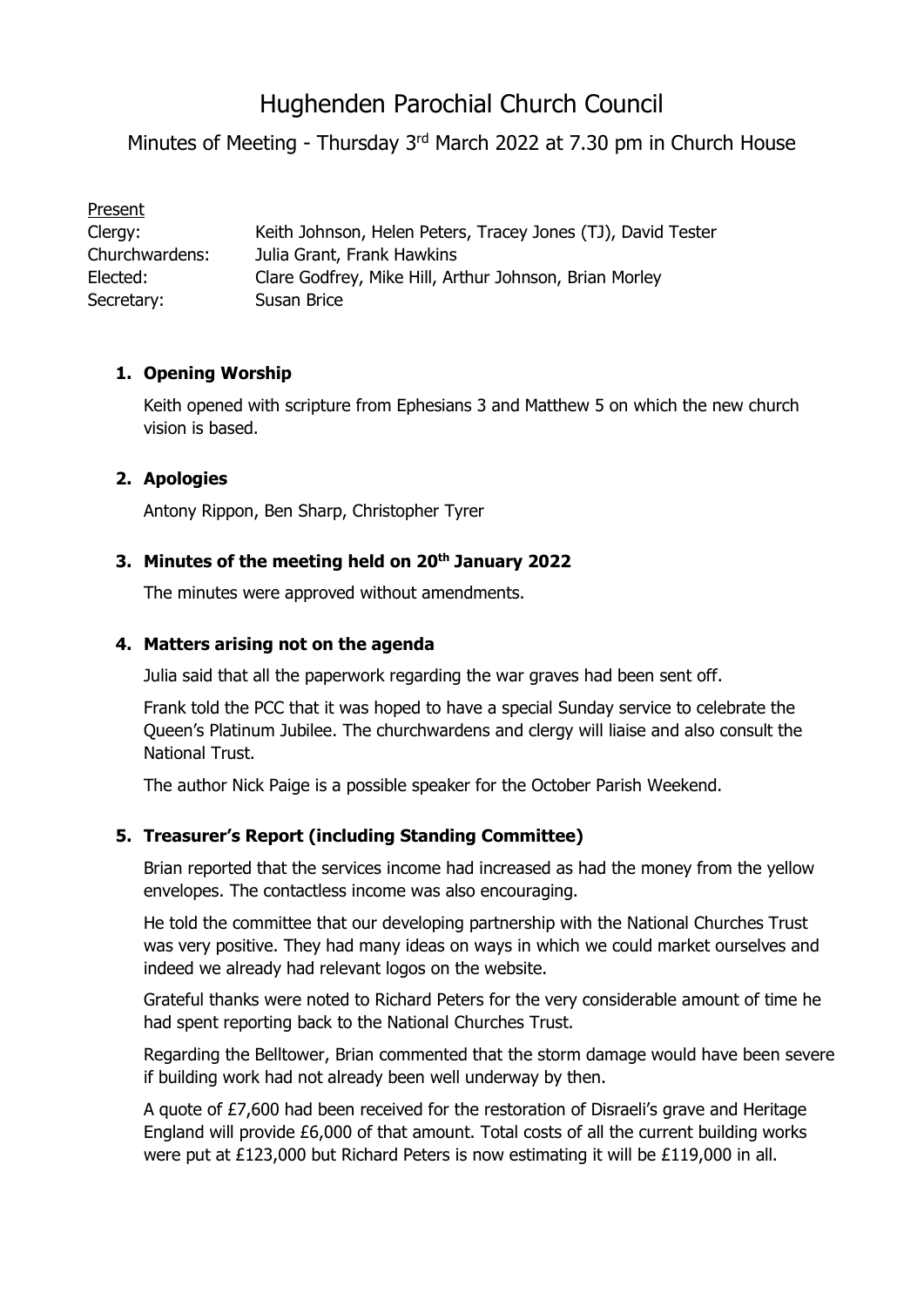Derek Brown and Richard Peters are both to be thanked for their care and expertise in building techniques and for being able to keep costs to a minimum. The whole project should be completed by the end of June.

Brian went on to say that the state of the current account was fine and that cash flow was greatly improved. However, costs for oil and electricity were increasing significantly.

A proposal was put forward by Brian to increase the salaries of the verger, organist and administrator by 2%, backdated to the start of 2022. This was seconded by Mike Hill and the vote was unanimous.

Arthur suggested that the collection plate be abandoned and there was general agreement for this. Mike wanted there to be the occasional prayer for the monetary gifts and this too was noted. It was commented that we could not claim gift aid from contactless donations.

#### **6. Planned Giving Review**

David stated that we should increase our giving to reflect our own monetary good fortune. He said that the church should both model and inspire the generosity of giving, suggesting that it should be both committed and regular.

Having done some local research, David told the PCC that 5% was a common level of giving but that some churches were tithing 10%. This was from planned giving income.

A target of raising our planned giving to 10% to include a generous donation to St Peters Jaffa was put forward so that we would be in the forefront of giving and it was agreed that we wished to be a generous church.

Many thanks were offered to David for the clarity of his paper on mission giving. He then proposed that we adopt a level of 10% of planned giving, excluding legacies, grants and tax rebates. TJ seconded the motion and the vote was unanimous.

David also asked that the PCC give direct charitable support to Growing Hope, as it does to Love Wycombe and Lighthouse.

#### **7. Vision Group Update**

Keith told the committee that the group had met regularly and had consulted with both the church and the community. In the latter case there had been little response but it was felt that useful contacts had been made.

Anne Dean and Richard Peters had stepped down from the group which now consisted of 8 people. Keith said that new ideas had been forthcoming in the last couple of months and this had resulted in the Headlines for Vision which he circulated to the PCC, titled 'To know God's love, and to share his love with everyone'. Keith asked the committee to simply receive this document for the time being. He suggested a special meeting, early in May, when the document could be discussed.

It was commented that the Vision fitted well with the Mission Statement and it was hoped that the inclination of the PCC would be to accept the paper.

#### **8. Belltower update**

Keith reported that he and Richard Peters hosted the MP Rob Butler to an inspection of the work done on the Belltower. Keith then distributed photos.

As noted in the Finance Report, the project should be completed in late June.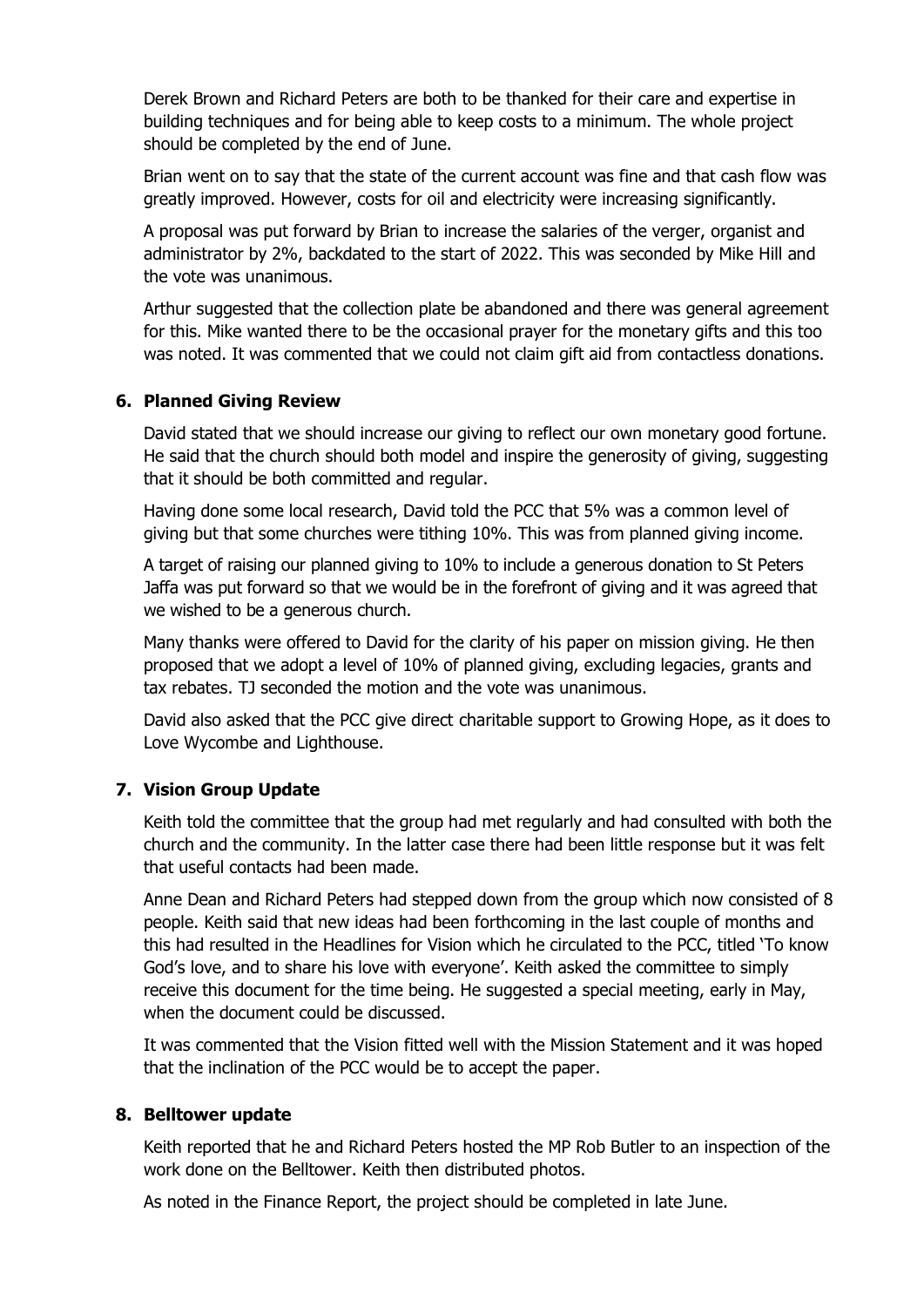# **9. Discipleship Training Centre**

Keith reiterated from the previous minutes what had been said and considered about this scheme.

It was noted that there had been much additional pressure on Helen since Bex had left and Keith asked if it was felt we wanted to participate in this scheme in September. Helen said she had many reservations and felt that we did not have a sufficient level of staffing to undertake the mentoring, training and support of a young person in this situation. Keith suggested that we leave it for this year and said that the clergy would meet to discern the way forward.

# **10.Vicar's Matters**

Keith asked that the PCC should consider the present committee and he circulated a suggested skills audit. TJ asked that pastoral skills should be added to the list and this was agreed.

Were the large number of vacancies a serious problem? Brian thought that as a smaller but unified group we were efficient and effective.

Some discussion took place about the requirements necessary to join the PCC and particularly as to how the term 'actual communicant' should be interpreted. No decision was arrived at.

Keith reported that a request had been made to place a memorial bench in the graveyard. After some questions and discussion, the PCC were all happy for this to take place.

'Fanning the flames of community' is a gathering with the Bishop, to reflect on the future of small rural churches, west of High Wycombe. Keith said that anyone who wished to attend would be welcome.

Reflecting on the desperate situation in Ukraine, different ways of offering help were discussed. It was agreed that money should be offered not clothes or foodstuffs. Frank and Brian said that here was our opportunity to model generosity and thus Frank proposed giving £1,000 to the appeal for Ukraine and a similar amount to Growing Hope. Brian seconded this motion and it was passed by the PCC with one abstention.

Keith said that the Mission Support Group are hoping to secure a guest speaker from Christian Aid for our morning services on Sunday 8<sup>th</sup> May. Lynn Watterston is currently pursuing this. This is one week before Christian Aid Week. Christian Aid envelopes will also be circulated to the church family well in advance of Christian Aid Week.

# **11.Churchwardens' Matters**

Frank commented on the useful and interesting lighting demonstration that had taken place. A consolidated plan and costings would be available before the next PCC meeting in May.

It was noted that the church would need to be closed Monday to Friday for the work to be done.

Fire extinguishers on the site have either been serviced or replaced.

On the subject of Eco Church, Mike and Julia said that 2 or 3 other people were needed to form a small working party. It was suggested that a short series of sermons be given in the summer on the subject of creation, ecology and stewardship.